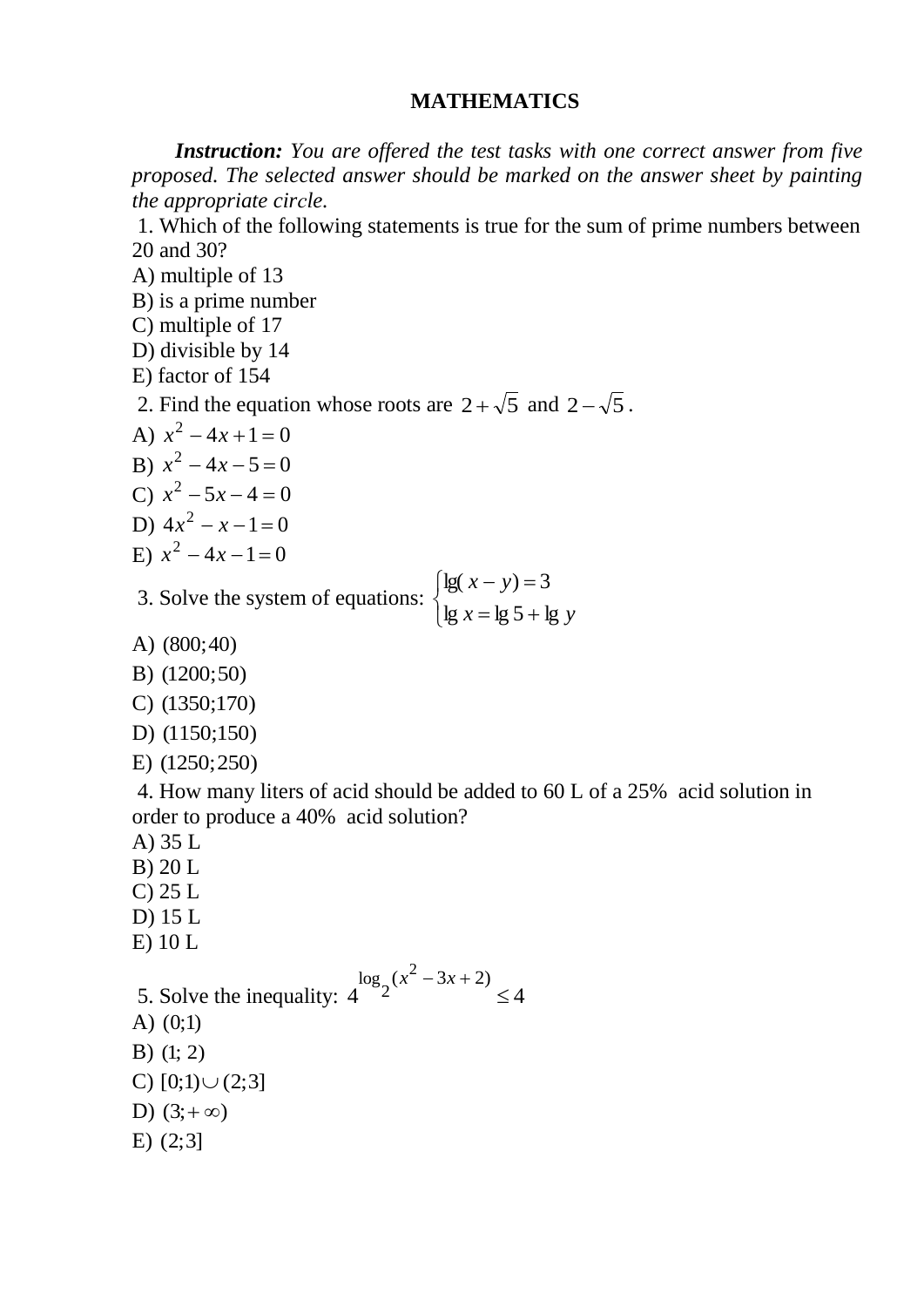6. Solve the system of inequalities:  $\left\{ \right.$ 

$$
\begin{cases} \sqrt{x^4 - 2x^2 + 1} > 1 - x \\ \sqrt{x^2 - 25} \cdot \sqrt{25 - x^2} \ge 0 \end{cases}
$$

A) ±5  
B) 
$$
[-5;-2] \cup (0;1) \cup (1;5]
$$
  
C)  $(0;1) \cup (1;5]$   
D)  $(-\infty; -5] \cup [5; +\infty)$   
E)  $[-5;5]$ 

7. Three numbers form an arithmetic sequence. If we add 8 to the first number, we get a geometric sequence with the sum of terms equal to 26. Find these three numbers.

A) –6; 6; 18 or 10; 6; 2 B) 0; 6; 12 or 9; 6; 3 C) –2; 8; 18 or 12; 8; 4 D) –4; 6; 16 or 10; 6; 4 E) –4; 8; 18 or 12; 8; 2

8. Find the extrema of the function  $f(x) = 4x + x^2$ 

- $A$ )  $-2$
- B) 4
- $C$ )  $0$
- $D$ )  $-4$
- E) 2

9. Find the length of DE.

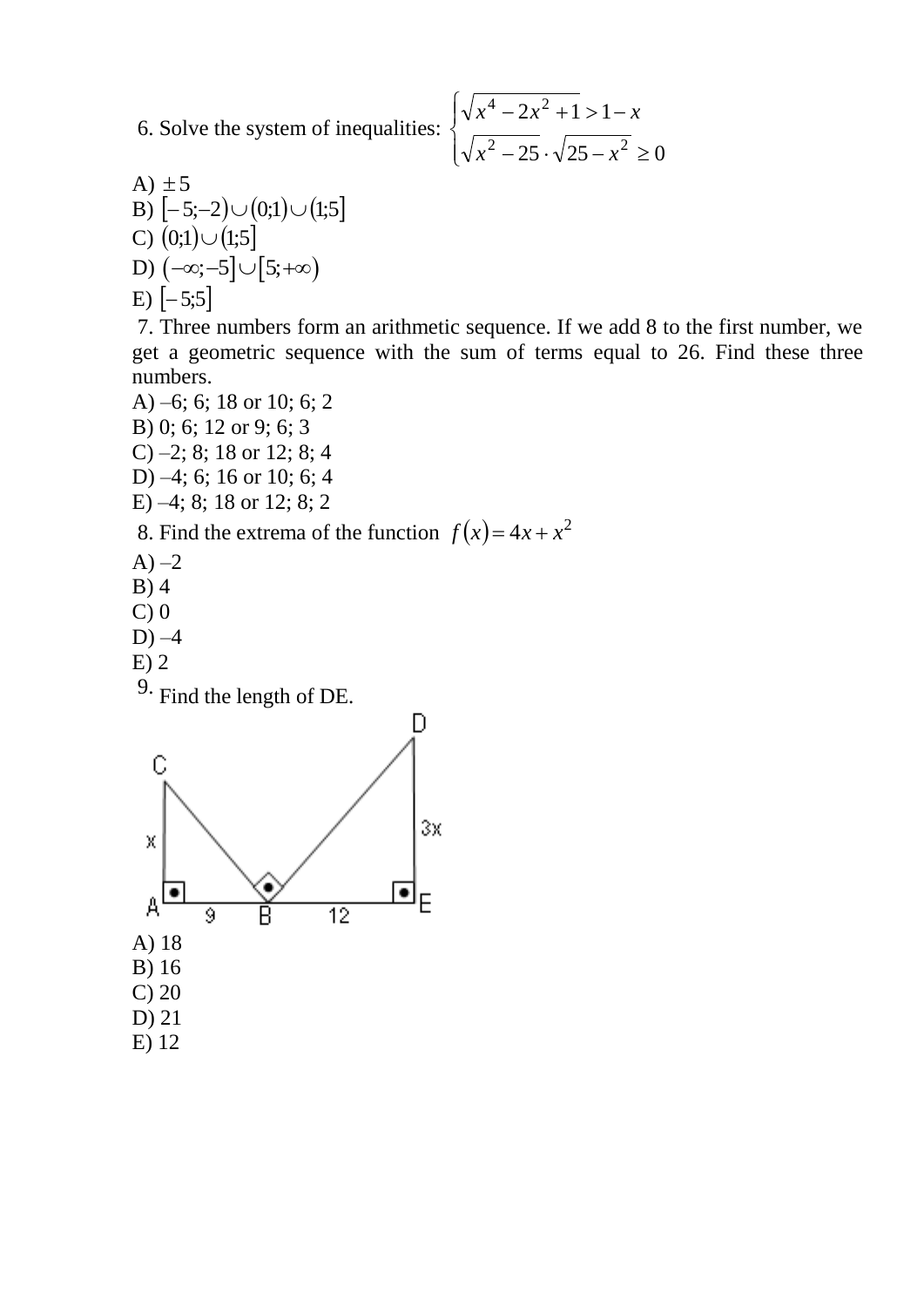\n- 10. 
$$
\overrightarrow{OA} = (-2; 1; 3)
$$
,  $\overrightarrow{OB} = (2; 3; -1)$  and  $\overrightarrow{AB} = 2\overrightarrow{BC}$  are given. Find  $\overrightarrow{OC}$ .
\n- A)  $(2; 2; -2)$
\n- B)  $(2; 4; -2)$
\n- C)  $(0; 2; -3)$
\n- D)  $(4; 4; -3)$
\n- E)  $(0; -2; -1)$
\n- 11. In an arithmetic sequence, the first term is  $-2$  and the common difference is 3. Which term of this sequence is 34?
\n

- A) 12
- B) 11
- C) 14
- D) 16
- E) 13

12. Simplify the expression: 
$$
\left(-\frac{9m^{3.5}}{8n^{0.5}}\right)^3 \cdot \left(\frac{\frac{3}{4n^8}}{3m^{2.5}}\right)^4
$$

A) 
$$
-2.7\sqrt{m}
$$
  
\nB)  $\frac{m^2}{n}$   
\nC)  $-1.5\sqrt{mn}$   
\nD)  $2.5\sqrt{n}$   
\nE)  $-4.5\sqrt{m}$ 

13. Solve the system of inequalities: 5  $\overline{2} - \sqrt{2x+1} \leq 0$  $\frac{1}{2}$  > 1  $\overline{x+2} - \sqrt{2x}$ *x*  $\begin{cases} \sqrt{x+2} - \sqrt{2x+1} \le 0 \\ 5\sqrt{x+1} \le 0 \end{cases}$  $\left\{\sqrt[5]{x-2} > 1\right\}$ 

A)  $(3, +\infty)$ B) 3 C)  $[-2;+\infty)$ D)  $(-2;3)$ E)  $[3;+\infty)$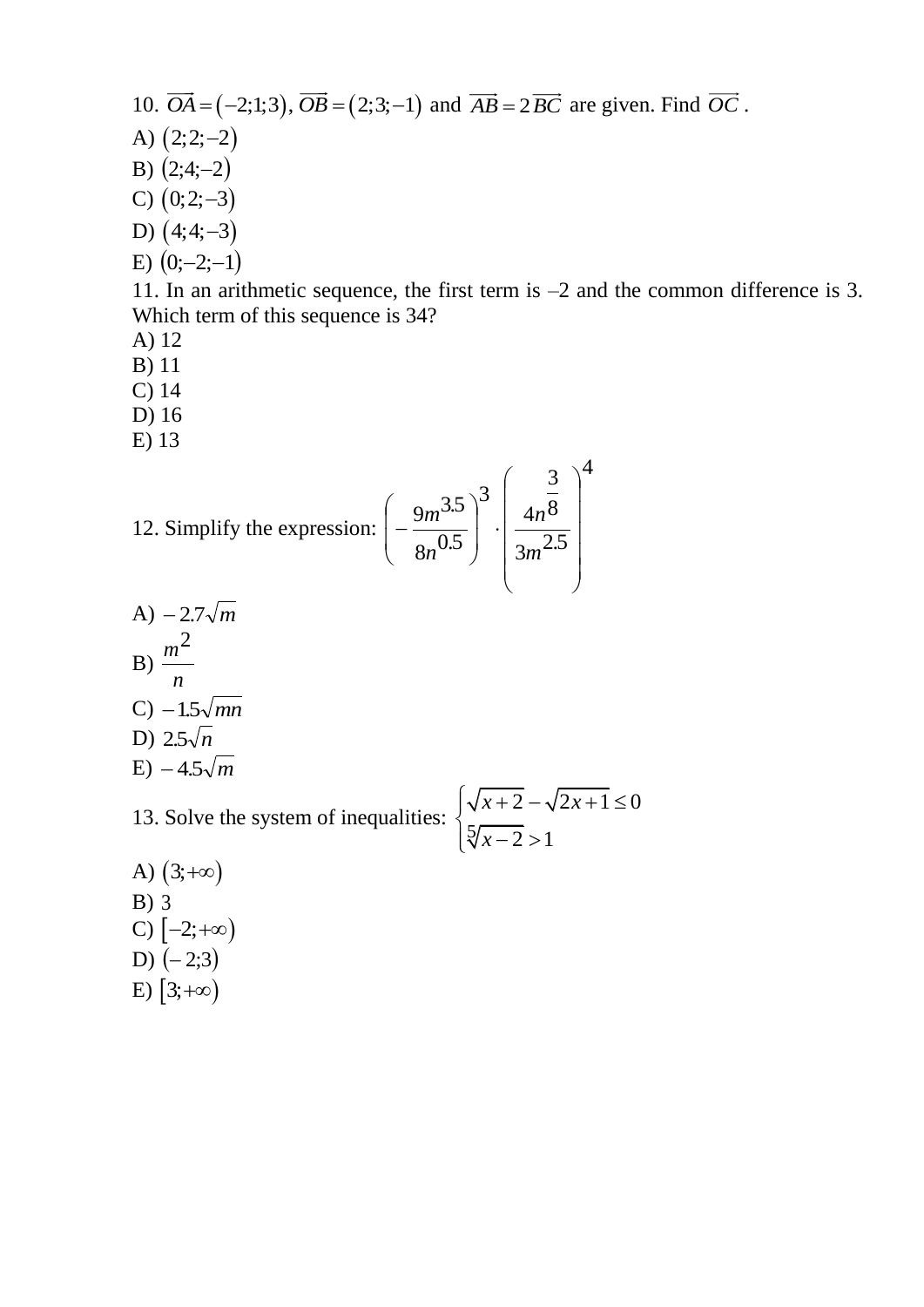14. Evaluate the following integral: 3 sin 2 *xdx*

A)  $\frac{3}{5}$ 8  $B) \frac{8}{3}$ 3 C) 4 3 D) 3 4 E) 1 2 15. Find general equation of a circle with center  $M(-1, 2)$  and radius 4 cm. A)  $(x+1)^2 - (y-2)^2 = 16$ B)  $(x+1)^2 + (y-2)^2 = 4$ C)  $(x-2)^2 + (y+1)^2 = 16$ D)  $(x+1)^2 + (y-2)^2 = 16$ E)  $(x-1)^2 + (y+2)^2 = 16$ 16. Find the value of the expression:  $10 \cdot 0.0081^4 - \left(-\frac{1}{5}\right) + 4 \cdot 16 = 2$ 1  $4.16$ 2 5  $\frac{1}{4}$   $\frac{1}{-}$ 1  $10 \cdot 0,0081$  $\overline{a}$  $+4.$  $\overline{a}$  $\overline{\phantom{a}}$  $\int$  $\setminus$  $\mathsf{I}$  $\setminus$  $-0.0081^{\overline{4}} - \left(-\right)$ A)  $_{10}$  $B)$ <sup>0</sup> C) 1 D) 4  $E_{-21}$ 17. If  $|\vec{a}| = |\vec{b}| = 1$  and  $\vec{a} \cdot \vec{b} = 0.5$ ,  $\rightarrow$   $\rightarrow$  $\cdot$  *b* = 0.5, find the angle between vectors of *a*  $\rightarrow$ and *b*  $\rightarrow$ A) 90 B) 30 C)  $45^\circ$ D) 120  $E) 60^\circ$ 

.

0

*π*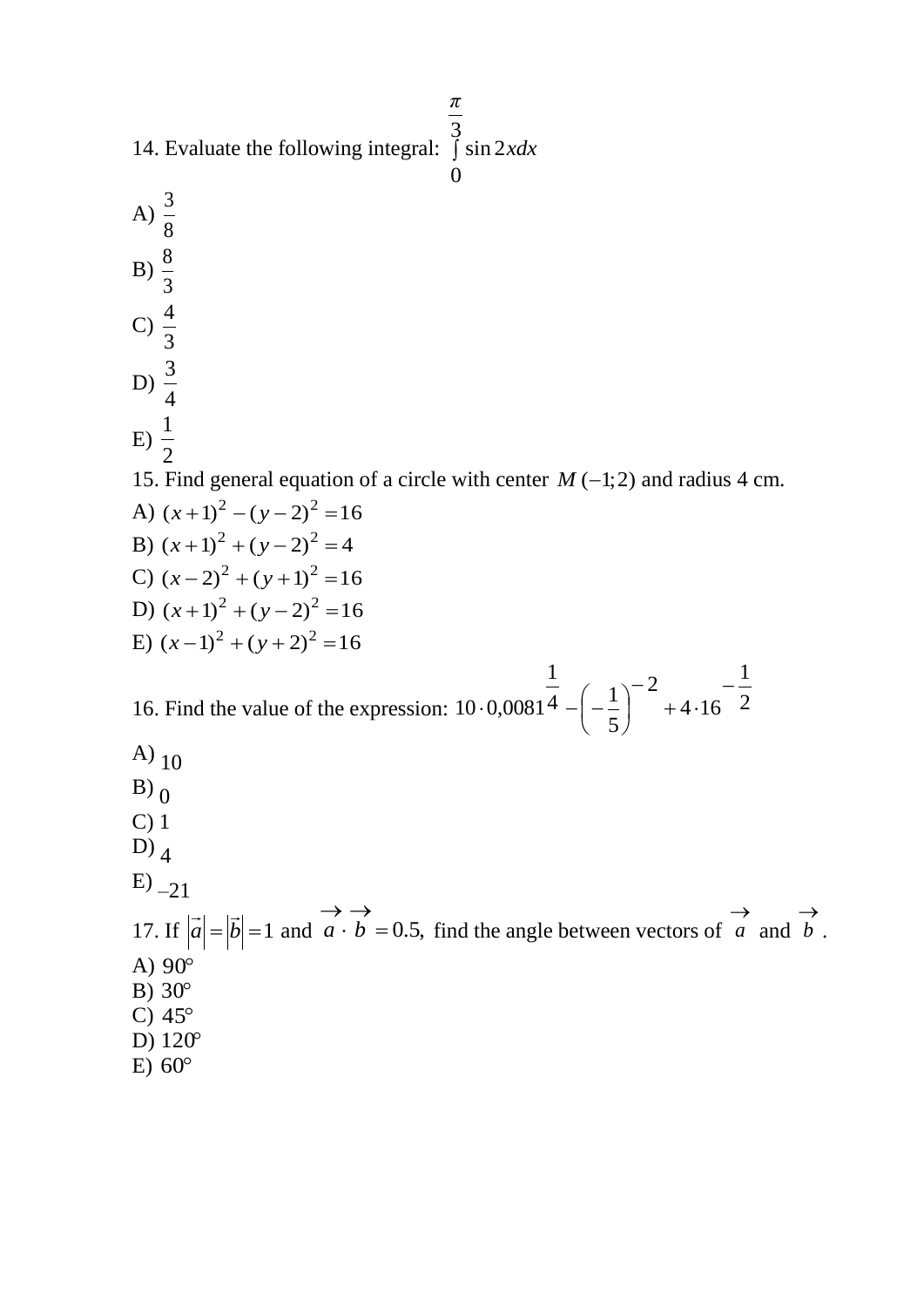18. Erik can plough a garden in 20 hours and Kasym can do the same job in 32 hours. They work together for eight hours, then Kasym stops working. How long will it take Erik to finish the job alone?

- A) 7 h
- B) 9 h
- C) 6 h
- D) 10 h
- E) 8 h

19. Solve the system of inequalities: 
$$
\begin{cases} \sqrt[3]{8x+3} > 3 \\ \sqrt{2x+3} \le 5 \end{cases}
$$

- A)  $(2;12]$
- B)  $(4;11)$
- C)  $(3;12)$
- D)  $(3;11]$
- $E(0;3)$

20. Find the dot product of the vectors  $a = (1, -2, 5)$  and  $b = (-2, 3, 4)$ .

- A) 18
- B) 15
- C) 12
- D) 28
- E) 20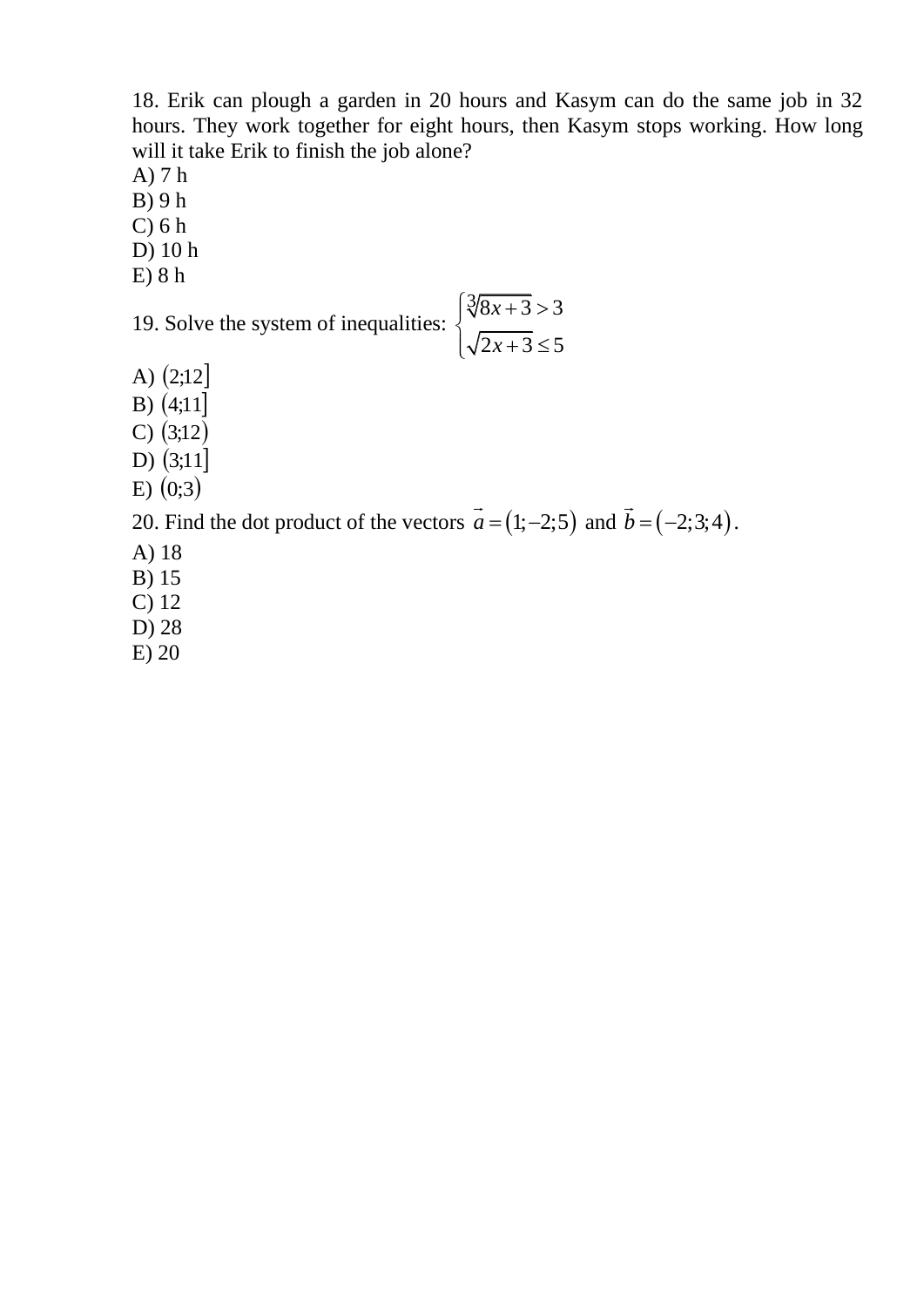*Instruction: You are offered the test items on the base of context with one correct answer from five proposed ones. Read the context attentively and do the items. The selected answer should be marked on the answer sheet by full painting the appropriate circle.*

## **World of balls**

There are 36 balls in the box. These are 5-yellow, 4-red, 7-green, 8-blue, 6-orange and 6-purple.



21. In how many different ways we can make pairs from 36 balls?



A) 36!

- B) 1260
- C) 18
- D) 630
- E) 16!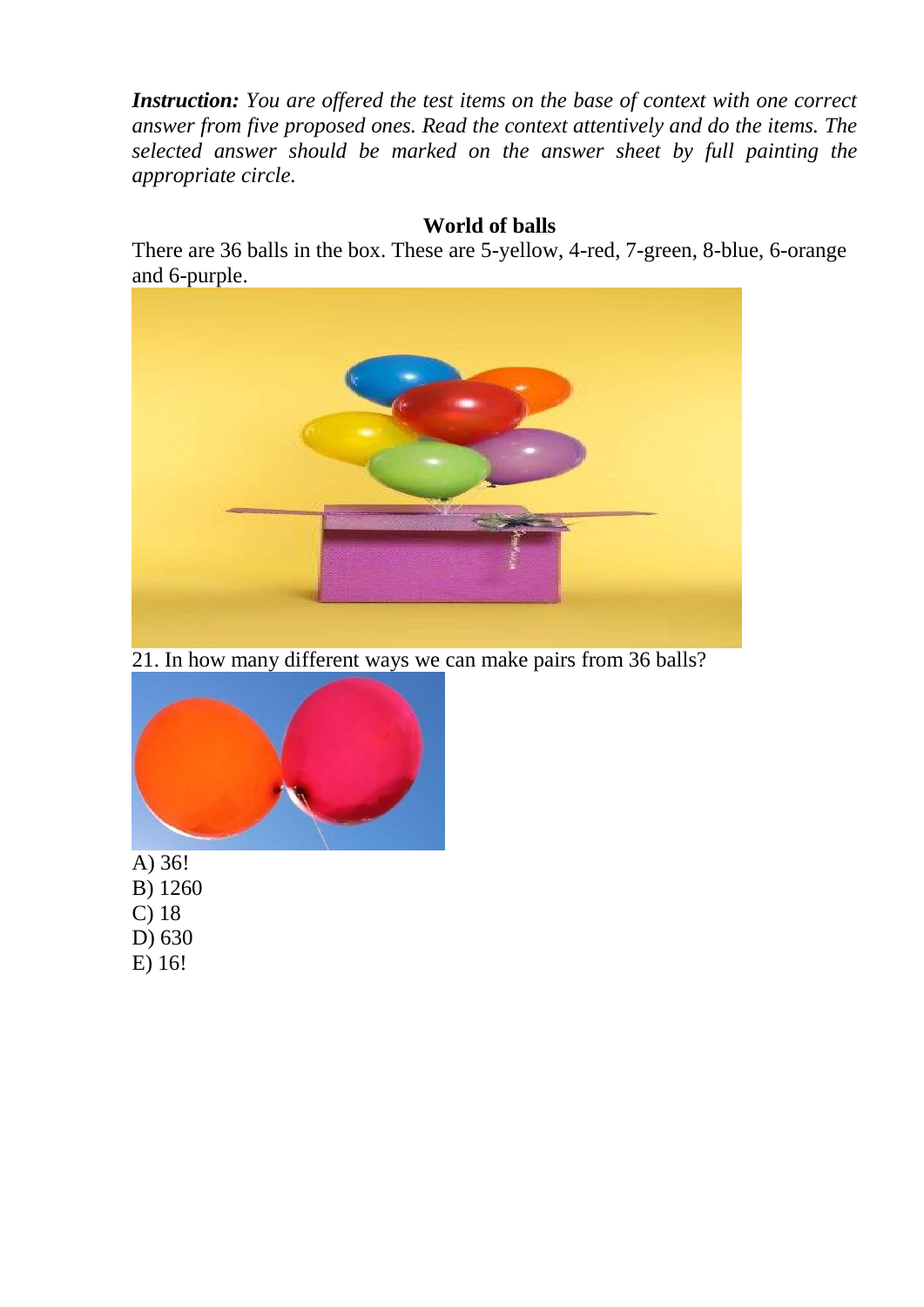22. We take one ball from the box. What is the probability that chosen ball is orange?

- A) 1
- B) 1
- 6 1
- C) 9
- D) 36 7
- E) 9 2

23. How many times we can put balls in *blue, yellow, purple, red, green and orange* order?

- A) 6
- B) 10
- C) 3
- D) 5
- E) 4

24. At least how many balls we must take that two of them are the same colour? A) 2

- B) 7
- C) 6
- D) 27
- E) 36

25. We take three balls from the box. What is the probability that chosen balls are 1-yellow,1-red and 1-blue?

- A) 357 8 B) 4
- 119 C) 2 1
- D) 357 16
- E) 3 1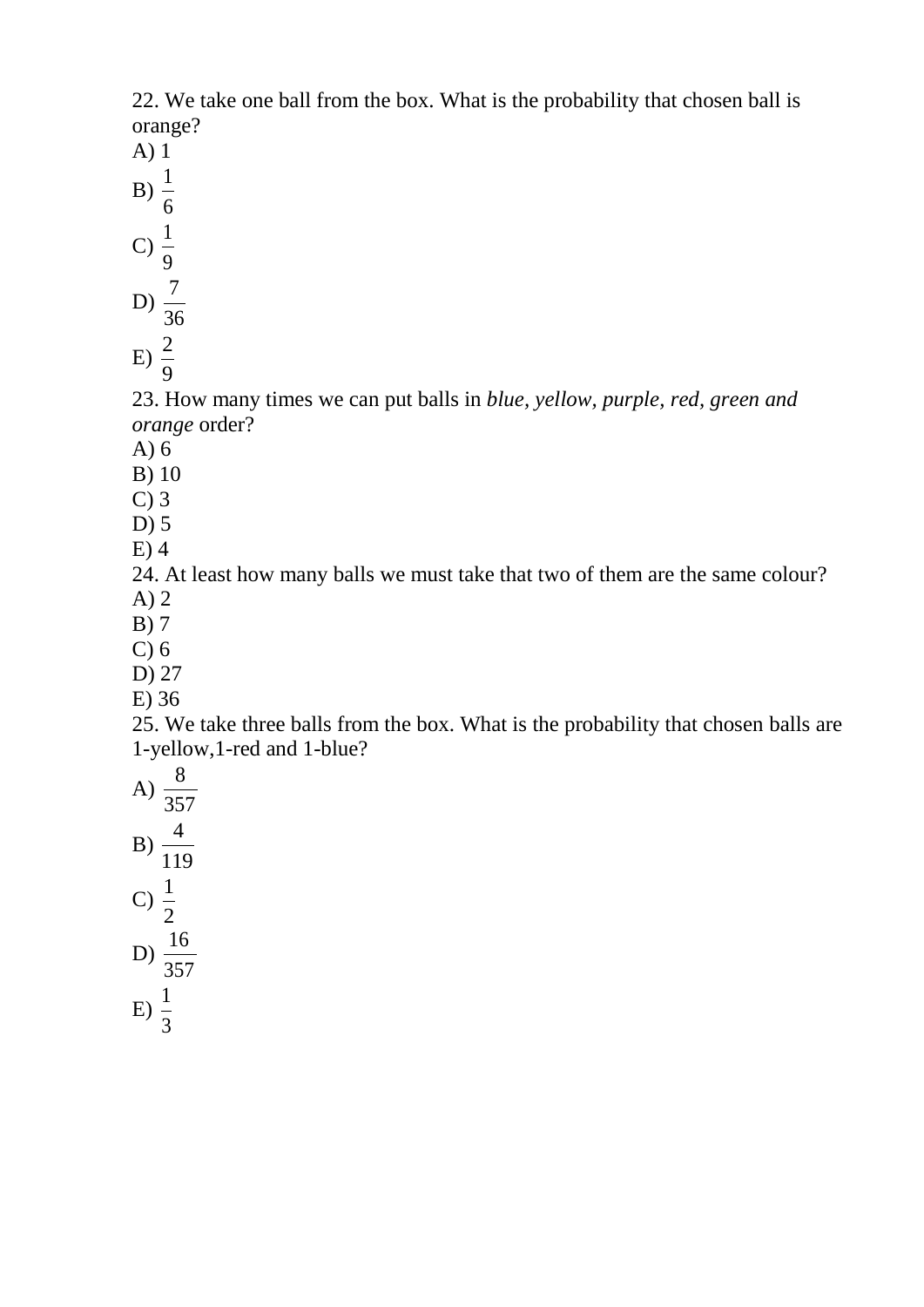*Instruction: You are offered the test tasks with one or more correct answers from multiple choices. The selected answer should be marked on the answer sheet by painting the appropriate circle.*

 *In the test tasks with one or more correct answers there can be up to threе correct answers.*

| $\frac{\sqrt[3]{2^{12}} \cdot \sqrt[5]{243}}{\frac{1}{2}}$<br>26. Simplify the expression:                                                 |
|--------------------------------------------------------------------------------------------------------------------------------------------|
|                                                                                                                                            |
| $A)$ 24                                                                                                                                    |
| $B)$ 12                                                                                                                                    |
| C) $2^3$                                                                                                                                   |
| D) 8                                                                                                                                       |
| E(6)                                                                                                                                       |
| F) $2^4$                                                                                                                                   |
| $G)$ 16                                                                                                                                    |
| $H)$ 48                                                                                                                                    |
| 27. Of the following find multiples of the root of the equation: $4\log_{81}(5x-12)=1$                                                     |
| A) 15; 25; 75                                                                                                                              |
| B) 36; 52; 216                                                                                                                             |
| $C$ ) 5; 15; 25                                                                                                                            |
| D) $21; 24; 27$                                                                                                                            |
| E) 16; 36; 54                                                                                                                              |
| F) 36; 54; 216                                                                                                                             |
| G) 12; 15; 18                                                                                                                              |
| H) 4; 12; 16                                                                                                                               |
|                                                                                                                                            |
| 28. Solve the system of equations: $\begin{cases} 5^{2+\log_5(x-y)} = 100 \\ \lg(x+y) + \lg(x-y) = 1 + \lg 4 \end{cases}$ . Find $x + y$ . |
| $A)$ 11                                                                                                                                    |
| $B)$ 10                                                                                                                                    |
| C <sub>2</sub> 12                                                                                                                          |
| $D)$ 7                                                                                                                                     |
| E(6)                                                                                                                                       |
| $F)$ 13                                                                                                                                    |
| $G$ ) 9                                                                                                                                    |
| H) 8                                                                                                                                       |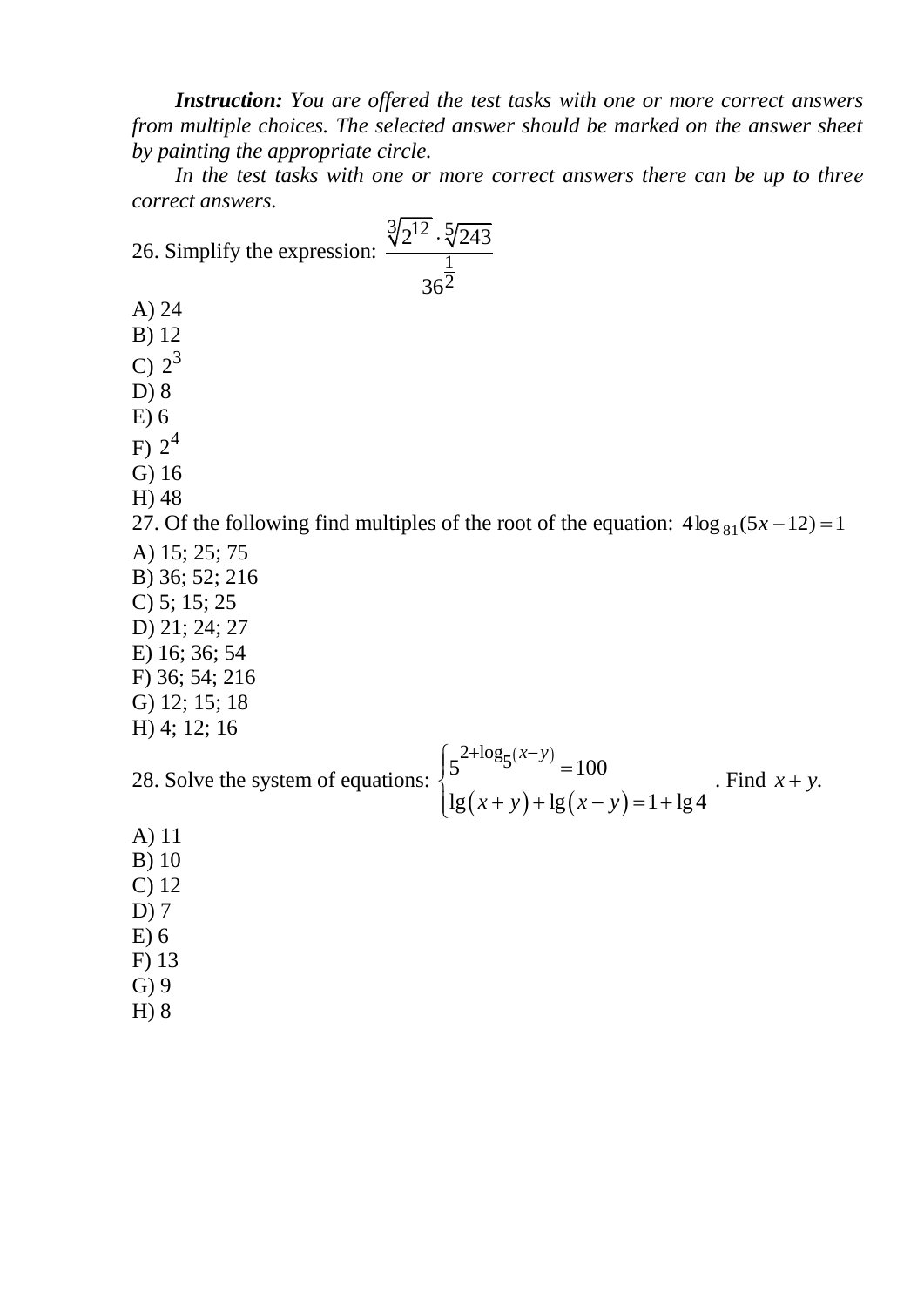29. Dilda can do every work three times as fast as Ulzhan. Working alone, Ulzhan can do a job in 36 days. How long would it take Dilda to do one-third of the job alone?

- A) 120 hours B) 96 hours C) 6 days D) 144 hours E) 4 days F) 7 days G) 168 hours H) 5 days 30. Of the following, choose the value(s) that is/are in the interval  $\log_2 0.25 < 0$ 2 2  $\log_2 \frac{x-z}{x+2} - \log_2 0.25 <$  $\overline{a}$ *x x* A) 3 1 3 B) 2 C) 3 1 2 D) 3.4 E) 4 F) 3 G) 2 1 2 H) 3 2 3 31. Solve the system of equations:  $(x-y)$  $(x+y)$ 5 3  $5^{\log_5(x-y)} = 5$  $\log_3(x+y) = 2$  $x - y$  $x + y$  $\int 5^{\log_5(x-y)} =$  $\int_0^{\infty} \log_3(x+y) = 2$ . Find  $x \cdot y$ . A) 11
- B) 10 C) 13 D) 15 E) 9
- F) 16
- G) 12
- H) 14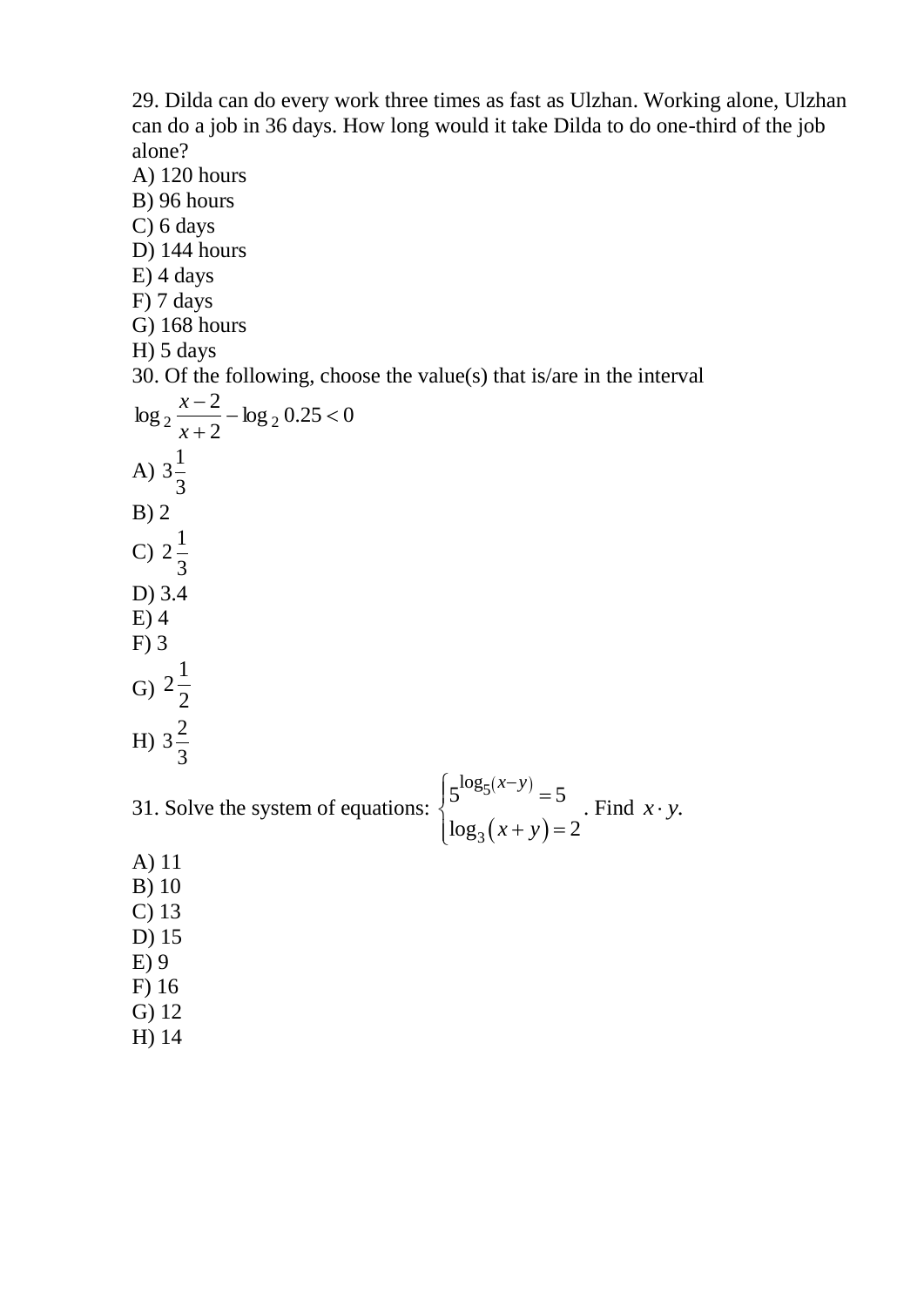| 32. Find the volume of the solid formed by rotating the figure bounded by graphs of      |
|------------------------------------------------------------------------------------------|
| $y = x^3, x = 1, x = 2, y = 0$ , around x-axis.                                          |
| A) $\frac{127}{7}\pi$                                                                    |
| B) $\frac{15\pi}{3}$                                                                     |
| C) $\frac{\pi}{6}$                                                                       |
| D) $30^{\circ}$                                                                          |
| $E)$ 45 $\degree$                                                                        |
| F) $\frac{\pi}{4}$                                                                       |
| G) $18\frac{1}{7}\pi$                                                                    |
| H) $5\pi$                                                                                |
| 33. What is the angle between $\vec{a} = (1; \sqrt{3})$ and $\vec{b} = (-4; -4\sqrt{3})$ |
| A) $\frac{\pi}{2}$                                                                       |
| B) $30^\circ$                                                                            |
| C) $90^\circ$                                                                            |
| D) $\frac{\pi}{3}$                                                                       |
| E) $\pi$                                                                                 |
| F) $180^\circ$                                                                           |
| G) $60^\circ$                                                                            |
| H) $\frac{\pi}{6}$                                                                       |